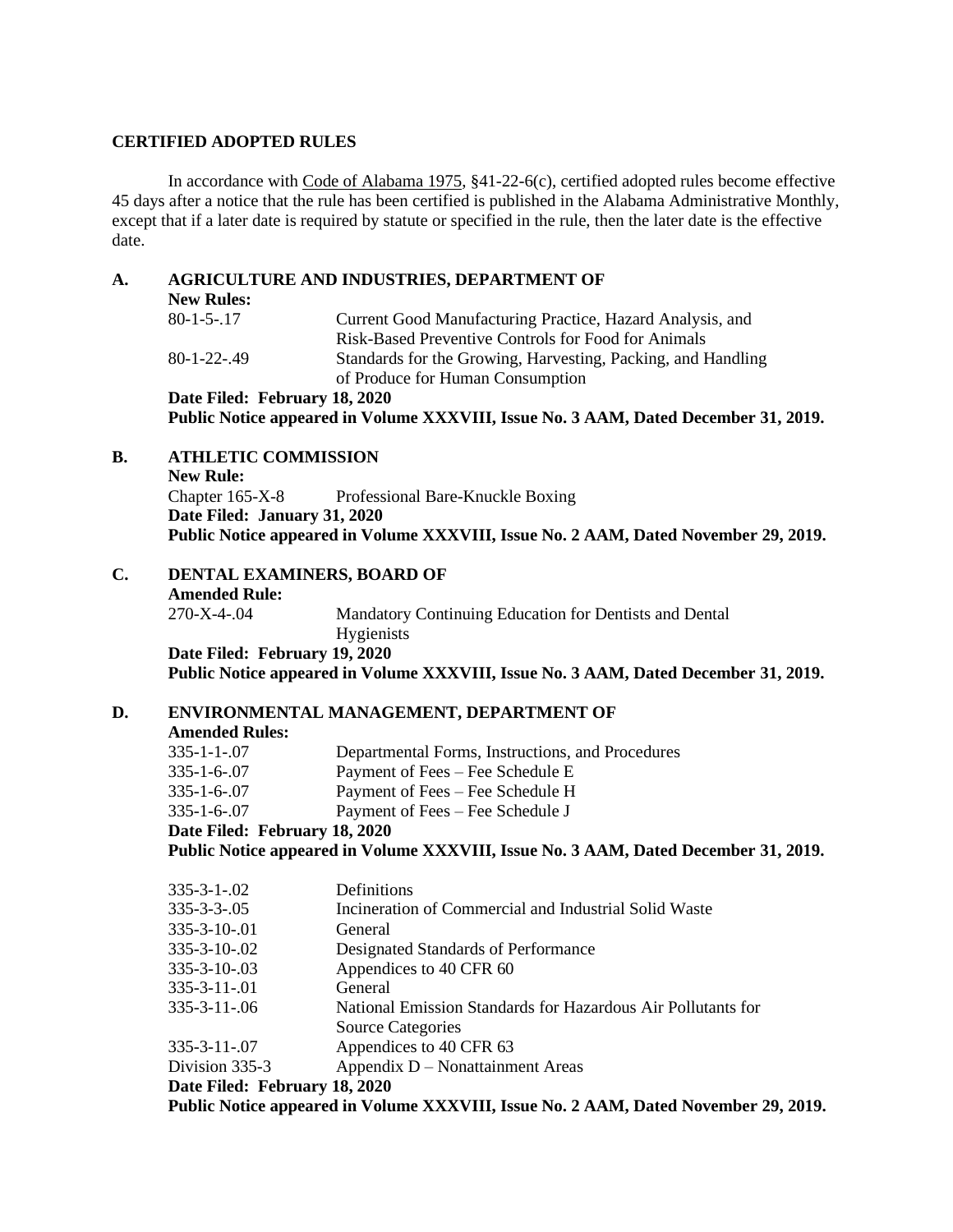|                                                                                    | ENVIRONMENTAL MANAGEMENT, DEPARTMENT OF (cont.)             |  |  |
|------------------------------------------------------------------------------------|-------------------------------------------------------------|--|--|
| <b>Amended Rules:</b>                                                              |                                                             |  |  |
| $335 - 11 - 1 - 01$                                                                | Definitions                                                 |  |  |
| $335 - 11 - 1 - 02$                                                                | <b>Eligible Applicants</b>                                  |  |  |
| $335 - 11 - 1 - 03$                                                                | <b>Eligible Projects</b>                                    |  |  |
| $335 - 11 - 1 - 04$                                                                | Project Priority List                                       |  |  |
| $335 - 11 - 1 - 05$                                                                | Criteria for Ranking                                        |  |  |
| $335 - 11 - 1 - 08$                                                                | <b>Administrative Fees</b>                                  |  |  |
| $335 - 11 - 1 - 09$                                                                | Terms of Assistance Agreements from the CWSRF               |  |  |
| $335 - 11 - 1 - 11$                                                                | <b>Application Procedures</b>                               |  |  |
| $335 - 11 - 1 - 12$                                                                | <b>Requisition of Funds</b>                                 |  |  |
| $335 - 11 - 1 - 13$                                                                | <b>Project Changes</b>                                      |  |  |
| $335 - 11 - 1 - 15$                                                                | Project Sign                                                |  |  |
| $335 - 11 - 1 - 16$                                                                | Project Initiation                                          |  |  |
| $335 - 11 - 2 - 01$                                                                | Definitions                                                 |  |  |
| 335-11-2-.02                                                                       | <b>Eligible Applicants</b>                                  |  |  |
| $335 - 11 - 2 - 03$                                                                | <b>Eligible Projects</b>                                    |  |  |
| 335-11-2-.04                                                                       | Project Priority List                                       |  |  |
| 335-11-2-.05                                                                       | Criteria for Ranking                                        |  |  |
| 335-11-2-.08                                                                       | <b>Administrative Fees</b>                                  |  |  |
| 335-11-2-.09                                                                       | Terms of Assistance Agreements from the DWSRF               |  |  |
| $335 - 11 - 2 - 11$                                                                | <b>Application Procedures</b>                               |  |  |
| 335-11-2-.12                                                                       | <b>Requisition of Funds</b>                                 |  |  |
| 335-11-2-.13                                                                       | <b>Project Changes</b>                                      |  |  |
| $335 - 11 - 2 - 15$                                                                | Project Sign                                                |  |  |
| $335 - 11 - 2 - 16$                                                                | Project Initiation                                          |  |  |
| 335-11-2-.19                                                                       | Project Activities Not Eligible for Funding                 |  |  |
| $335 - 14 - 1 - 02$                                                                | Definitions and References                                  |  |  |
| 335-14-2-.01                                                                       | General                                                     |  |  |
| 335-14-2-.04                                                                       | <b>Lists of Hazardous Wastes</b>                            |  |  |
| 335-14-2-.08                                                                       | Financial Requirements for Management of Excluded Hazardous |  |  |
|                                                                                    | <b>Secondary Materials</b>                                  |  |  |
| 335-14-2-.09                                                                       | Use and Management of Containers                            |  |  |
| $335 - 14 - 2 - 10$                                                                | <b>Tanks Systems</b>                                        |  |  |
| 335-14-3-.01                                                                       | General                                                     |  |  |
| 335-14-5-.01                                                                       | General                                                     |  |  |
| 335-14-5-.02                                                                       | <b>General Facility Standards</b>                           |  |  |
| 335-14-5-.07                                                                       | Closure and Post-Closure                                    |  |  |
| 335-14-5-.09                                                                       | Use and Management of Containers                            |  |  |
| 335-14-5-.12                                                                       | <b>Waste Piles</b>                                          |  |  |
| 335-14-5-.19                                                                       | Special Provisions for Cleanup                              |  |  |
| 335-14-5-.30                                                                       | <b>Containment Buildings</b>                                |  |  |
| $335 - 14 - 6 - 01$                                                                | General                                                     |  |  |
| $335 - 14 - 8 - 01$                                                                | General Information                                         |  |  |
| 335-14-9-.01                                                                       | Subpart A – General                                         |  |  |
| 335-14-11-.02                                                                      | Standards for Small Quantity Handlers of Universal Waste    |  |  |
| 335-14-11-.07                                                                      | Petitions to Include Other Wastes Under Chapter 335-14-11   |  |  |
| Date Filed: February 18, 2020                                                      |                                                             |  |  |
| Public Notice appeared in Volume XXXVIII, Issue No. 1 AAM, Dated October 31, 2019. |                                                             |  |  |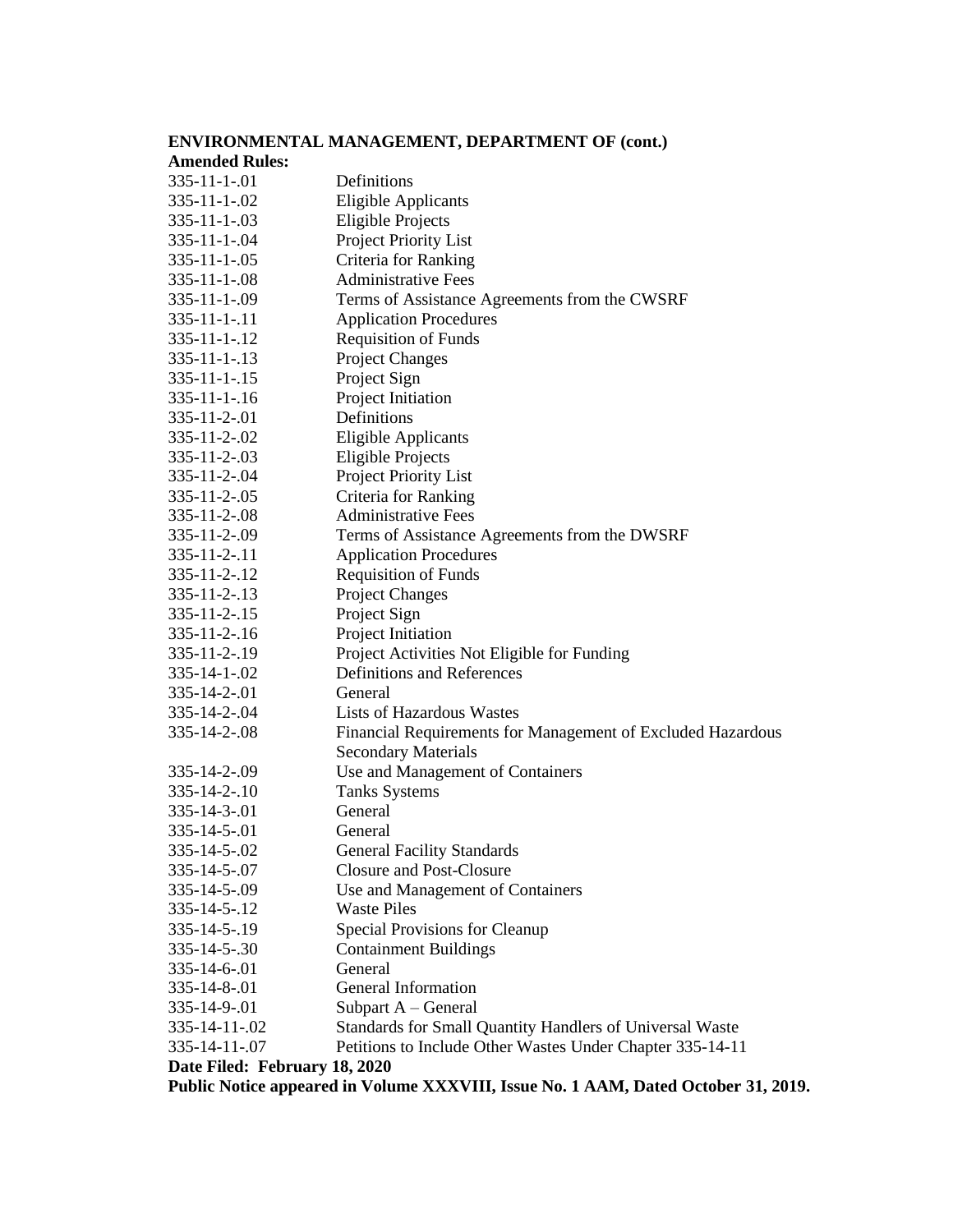## **ENVIRONMENTAL MANAGEMENT, DEPARTMENT OF (cont.) Amended Rules:** [335-15-1-.02](http://www.alabamaadministrativecode.state.al.us/UpdatedMonthly/AAM-OCT-19/335-15-1-.02.pdf) Definitions [335-15-3-.01](http://www.alabamaadministrativecode.state.al.us/UpdatedMonthly/AAM-OCT-19/335-15-3.pdf) Purpose 335-15-3-.03 [Application Processing](http://www.alabamaadministrativecode.state.al.us/UpdatedMonthly/AAM-OCT-19/335-15-3.pdf) 335-15-4-.03 [Voluntary Property Assessment Plans](http://www.alabamaadministrativecode.state.al.us/UpdatedMonthly/AAM-OCT-19/335-15-4.pdf) 335-15-4-.04 [Voluntary Cleanup -](http://www.alabamaadministrativecode.state.al.us/UpdatedMonthly/AAM-OCT-19/335-15-4.pdf) Work Plans 335-15-4-.06 [Certification of Compliance-Letter of Concurrence](http://www.alabamaadministrativecode.state.al.us/UpdatedMonthly/AAM-OCT-19/335-15-4.pdf)  335-15-5-.02 [Financial Assurance](http://www.alabamaadministrativecode.state.al.us/UpdatedMonthly/AAM-OCT-19/335-15-5.pdf) 335-15-6-.01 Purpose 335-15-6-.03 [Voluntary Cleanup Properties Inventory](http://www.alabamaadministrativecode.state.al.us/UpdatedMonthly/AAM-OCT-19/335-15-6.pdf) 335-15-7-.02 [Applicability](http://www.alabamaadministrativecode.state.al.us/UpdatedMonthly/AAM-OCT-19/335-15-7.pdf) [335-15-7-.03](http://www.alabamaadministrativecode.state.al.us/UpdatedMonthly/AAM-OCT-19/335-15-7.pdf) Definitions 335-15-7-.05 [Terms of the Loan](http://www.alabamaadministrativecode.state.al.us/UpdatedMonthly/AAM-OCT-19/335-15-7.pdf) 335-15-7-.07 [Pre-application Procedures](http://www.alabamaadministrativecode.state.al.us/UpdatedMonthly/AAM-OCT-19/335-15-7.pdf) 335-15-7-.08 [Application Procedures](http://www.alabamaadministrativecode.state.al.us/UpdatedMonthly/AAM-OCT-19/335-15-7.pdf) 335-15-7-.15 [Administration and Performance of Loan](http://www.alabamaadministrativecode.state.al.us/UpdatedMonthly/AAM-OCT-19/335-15-7.pdf) 335-15-7-.25 Ineligible Fund Uses 335-15-7-.27 [Pre-award Costs](http://www.alabamaadministrativecode.state.al.us/UpdatedMonthly/AAM-OCT-19/335-15-7.pdf) 335-15-7-.32 [Notice of Noncompliance](http://www.alabamaadministrativecode.state.al.us/UpdatedMonthly/AAM-OCT-19/335-15-7.pdf) **Date Filed: February 18, 2020 Public Notice appeared in Volume XXXVIII, Issue No. 1 AAM, Dated October 31, 2019.**

#### **New Rules:**

| 335-3-8-.72                   | NOx Budget Program Monitoring and Reporting                     |
|-------------------------------|-----------------------------------------------------------------|
|                               |                                                                 |
| 335-13-16-.01                 | Purpose                                                         |
| 335-13-16-.02                 | Definitions                                                     |
| 335-13-16-.03                 | Specific Requirements for Land Application of By-Product        |
|                               | <b>Materials</b>                                                |
| 335-13-16-.04                 | Notification and/or Registration Application Requirements       |
| 335-13-16-.05                 | Operating Criteria for Land Application of By-Product Materials |
| 335-13-16-.06                 | Recordkeeping and Reporting Requirements                        |
| 335-13-16-.07                 | Variances                                                       |
| Date Filed: February 18, 2020 |                                                                 |
|                               |                                                                 |

**Public Notice appeared in Volume XXXVIII, Issue No. 2 AAM, Dated November 29, 2019.**

| Date Filed: February 18, 2020<br>Public Notice appeared in Volume XXXVIII, Issue No. 1 AAM, Dated October 31, 2019. |                                 |
|---------------------------------------------------------------------------------------------------------------------|---------------------------------|
|                                                                                                                     |                                 |
| $335 - 14 - 7 - 16$                                                                                                 | Hazardous Waste Pharmaceuticals |
| $335 - 14 - 7 - 15$                                                                                                 | [Reserved]                      |
|                                                                                                                     |                                 |

## **E. ETHICS COMMISSION**

**Repealed Rule:** Chapter 340-X-1 General Operations **Date Filed: February 6, 2020 Public Notice appeared in Volume XXXVIII, Issue No. 1 AAM, Dated October 31, 2019.**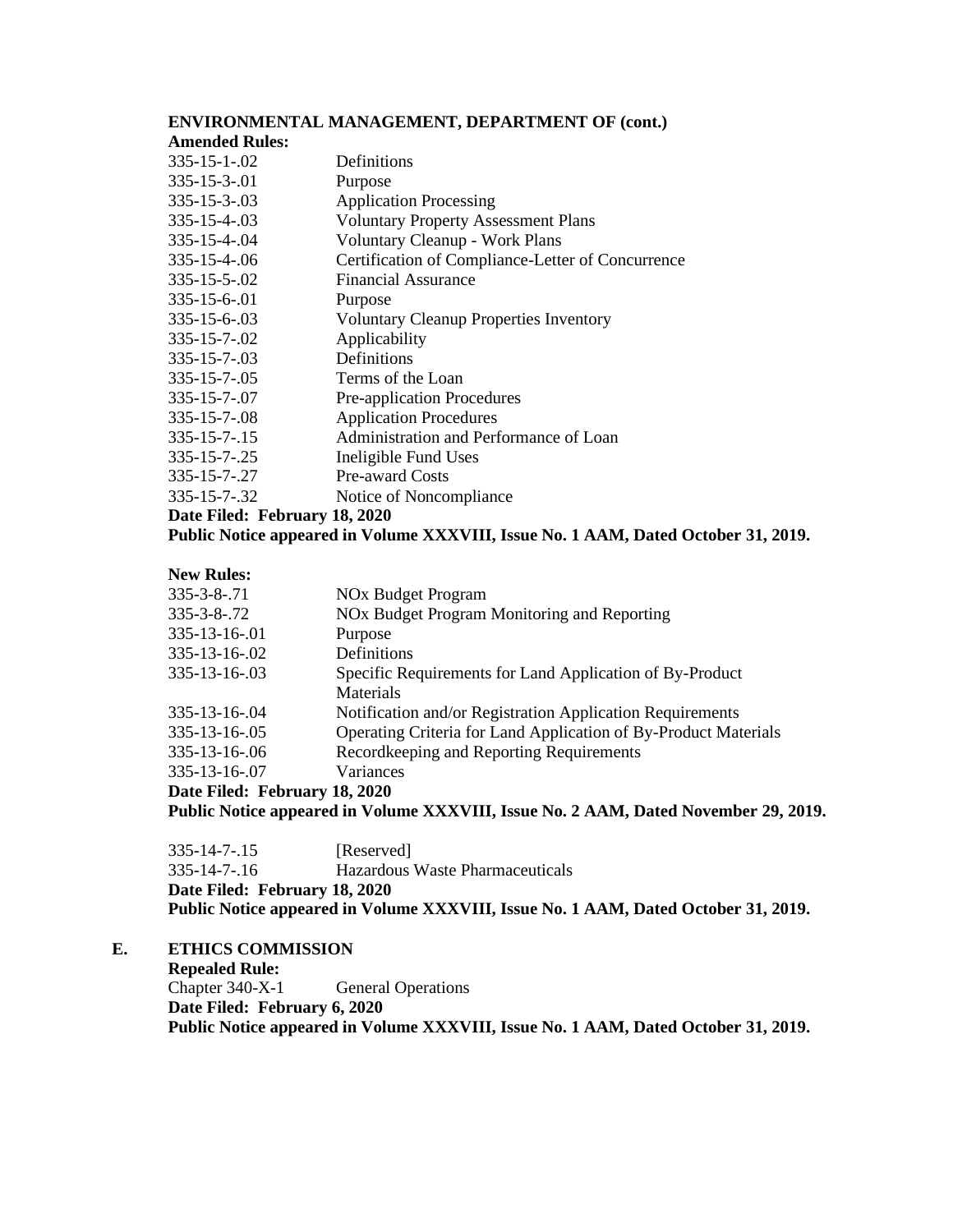**ETHICS COMMISSION (cont.) New Rule:** Chapter 340-X-1 General Operations **Date Filed: February 6, 2020 Public Notice appeared in Volume XXXVIII, Issue No. 1 AAM, Dated October 31, 2019.**

# **F. LAW ENFORCEMENT AGENCY**

**New Rule:** Chapter 760-X-4 Ignition Interlock **Date Filed: January 30, 2020 Public Notice appeared in Volume XXXVIII, Issue No. 1 AAM, Dated October 31, 2019.**

**G. MEDICAID AGENCY**

**New Rule:**

560-X-37-.10 Payments to Primary Care Physicians and Delivering Healthcare Professionals Participating with the Alabama Coordinated Health Network **Date Filed: February 19, 2020**

**Public Notice appeared in Volume XXXVIII, Issue No. 3 AAM, Dated December 31, 2019.**

## **H. MEDICAL EXAMINERS, BOARD OF**

| <b>Amended Rules:</b>                                                                                                                |                                                                                                                              |
|--------------------------------------------------------------------------------------------------------------------------------------|------------------------------------------------------------------------------------------------------------------------------|
| Chapter 540-X-3                                                                                                                      | Appendix A – Application for Certificate of Qualification to                                                                 |
|                                                                                                                                      | Practice Medicine in Alabama                                                                                                 |
| Chapter 540-X-3                                                                                                                      | Appendix $B -$ Application for a Limited Certificate of                                                                      |
|                                                                                                                                      | Qualification                                                                                                                |
| Chapter 540-X-3                                                                                                                      | Appendix $C$ – Application for a Certificate of Qualification<br>under the Retired Senior Volunteer Physician Program (RSVP) |
| Chapter 540-X-3                                                                                                                      | Appendix D – Retired Senior Volunteer Program Certificate of                                                                 |
|                                                                                                                                      | <b>Qualification Renewal Application</b>                                                                                     |
| Chapter 540-X-3                                                                                                                      | Appendix E - Limited Certificate of Qualification Renewal                                                                    |
|                                                                                                                                      | Application                                                                                                                  |
| Chapter 540-X-3                                                                                                                      | Appendix $F -$ Application for Reinstatement of Certificate of                                                               |
|                                                                                                                                      | Qualification                                                                                                                |
| 540-X-4-.01                                                                                                                          | Registration for Alabama Controlled Substances Certificate                                                                   |
| 540-X-9-.06                                                                                                                          | Limited Liability Companies Formed by Physicians or                                                                          |
|                                                                                                                                      | Osteopaths                                                                                                                   |
| 540-X-12-.03                                                                                                                         | Requirements for the Issuance of a Qualified Alabama                                                                         |
|                                                                                                                                      | Controlled Substances Registration Certificate (QACSC)                                                                       |
| 540-X-12-.08                                                                                                                         | Utilization of Qualified Alabama Controlled Substances                                                                       |
|                                                                                                                                      | Registration Certificate (QACSC) – Limitations                                                                               |
| Chapter 540-X-16                                                                                                                     | Appendix A - Application for Certificate of Qualification for a                                                              |
|                                                                                                                                      | Special Purpose License to Practice Medicine or Osteopathy                                                                   |
| 540-X-18-.03                                                                                                                         | Requirements for the Issuance of a Qualified Alabama                                                                         |
|                                                                                                                                      | Controlled Substances Registration Certificate (QACSC)                                                                       |
| 540-X-18-.08                                                                                                                         | Utilization of a Qualified Alabama Controlled Substances                                                                     |
|                                                                                                                                      | Registration Certificate (QACSC) – Limitations                                                                               |
| 540-X-20-.06                                                                                                                         | Limitations on Utilization of a Limited Purpose Schedule II                                                                  |
|                                                                                                                                      | Permit (LPSP)                                                                                                                |
| $D_{\alpha\ell\alpha} E_{\alpha\ell\alpha}^{\dagger}$ $E_{\alpha\ell\alpha}^{\dagger} E_{\alpha\ell\alpha}^{\dagger}$ $\sim$ 10 2020 |                                                                                                                              |

**Date Filed: February 19, 2020**

**Public Notice appeared in Volume XXXVIII, Issue No. 3 AAM, Dated December 31, 2019.**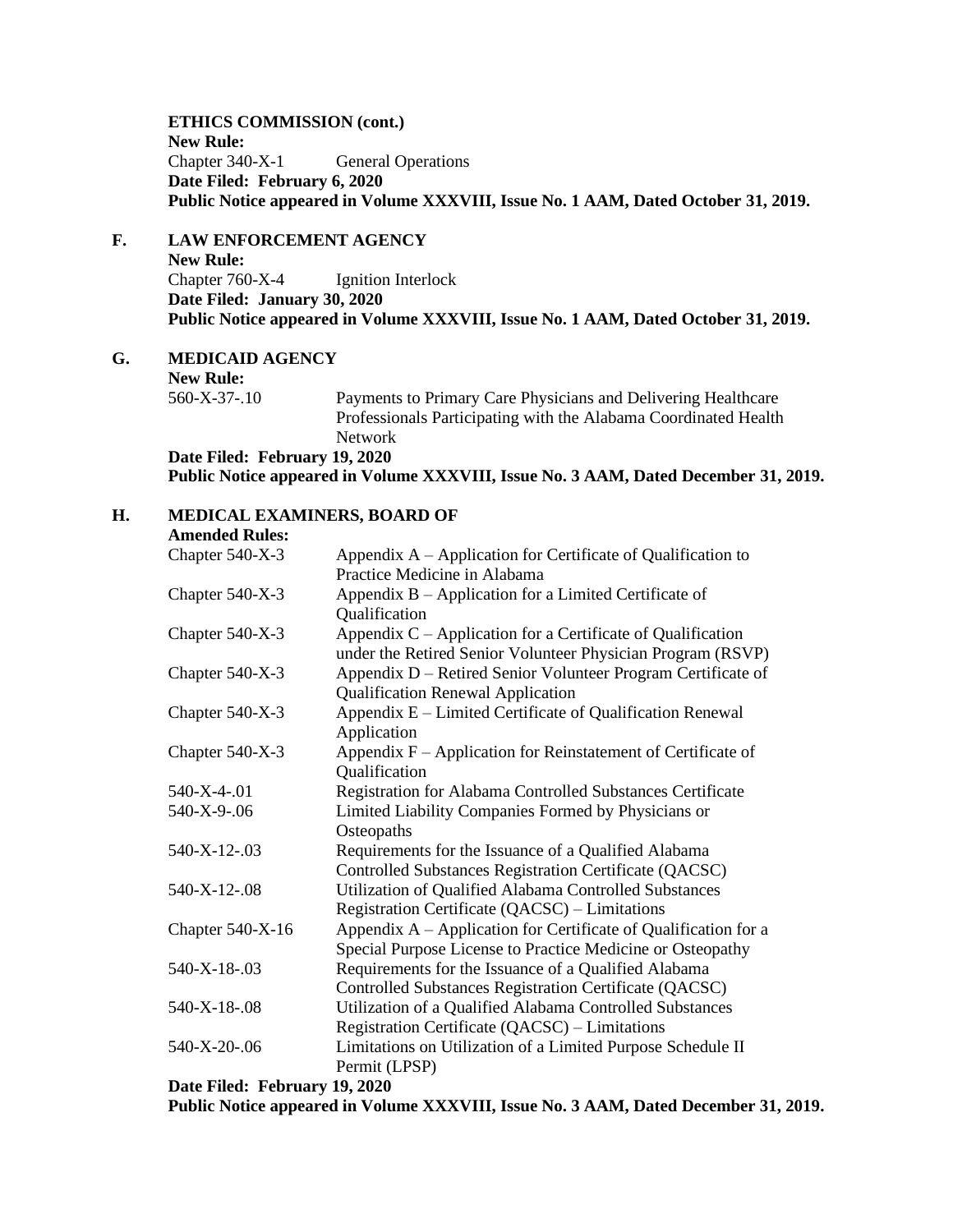### **I. NURSING HOME ADMINISTRATORS, BOARD OF EXAMINERS OF Amended Rules:**

| Public Notice appeared in Volume XXXVIII, Issue No. 1 AAM, Dated October 31, 2019. |                                                        |
|------------------------------------------------------------------------------------|--------------------------------------------------------|
| Date Filed: February 6, 2020                                                       |                                                        |
| $620 - X - 14 - 01$                                                                | <b>Effective Date</b>                                  |
| $620 - X - 13 - 01$                                                                | Fees                                                   |
| $620 - X - 5 - 08$                                                                 | University Affiliated or College Affiliated Internship |
| $620 - X - 5 - 06$                                                                 | <b>Grading Examinations</b>                            |

## **J. OPTOMETRY, BOARD OF**

| <b>New Rules:</b>                                                                   |                                       |
|-------------------------------------------------------------------------------------|---------------------------------------|
| $630 - X - 5 - 09$                                                                  | Initial Licensing of Military Spouses |
| Chapter $630-X-15$                                                                  | Patient Opiate Risk Education         |
| Date Filed: January 31, 2020                                                        |                                       |
| Public Notice appeared in Volume XXXVIII, Issue No. 2 AAM, Dated November 29, 2019. |                                       |

# **K. PILOTAGE COMMISSION**

**Amended Rule:** 710-X-1-.05 Fitness of Pilots **Date Filed: February 19, 2020 Public Notice appeared in Volume XXXVIII, Issue No. 2 AAM, Dated November 29, 2019.**

# **L. REVENUE, DEPARTMENT OF**

| <b>Amended Rules:</b> |  |
|-----------------------|--|
|-----------------------|--|

| Date Filed: February 19, 2020 |                                                                  |
|-------------------------------|------------------------------------------------------------------|
| 810-5-75-.60                  | Revocation and Denial of Authority to Act as Designated Agent    |
| 810-5-75-.53                  | Application for Certificate of Title for Leased Vehicles         |
| 810-5-75-.03                  | Issuance of a Certificate of Title for an Imported Vehicle       |
| 810-5-8-.07                   | Vehicles Exempt from Online Insurance Verification               |
|                               | Bond, and Satisfaction of Judgments                              |
| 810-5-8-.01                   | Certificate of Motor Vehicle Liability Bond, Certificate of Cash |
|                               |                                                                  |

**Public Notice appeared in Volume XXXVIII, Issue No. 2 AAM, Dated November 29, 2019.**

#### **Repealed Rules:**

| 810-5-8-.02  | Issuance of Certificate of Cash Bond and Satisfaction of   |
|--------------|------------------------------------------------------------|
|              | Judgments                                                  |
| 810-5-75-.49 | Certificate of Title Required – New Title Issued When      |
|              | Information on a Certificate of Title is Changed or when   |
|              | Correction is Required                                     |
| 810-5-75-.67 | Title Procedure – Manufactured Home Exemption from Titling |
|              | and Cancellation                                           |
|              |                                                            |

**Date Filed: February 19, 2020**

**Public Notice appeared in Volume XXXVIII, Issue No. 2 AAM, Dated November 29, 2019.**